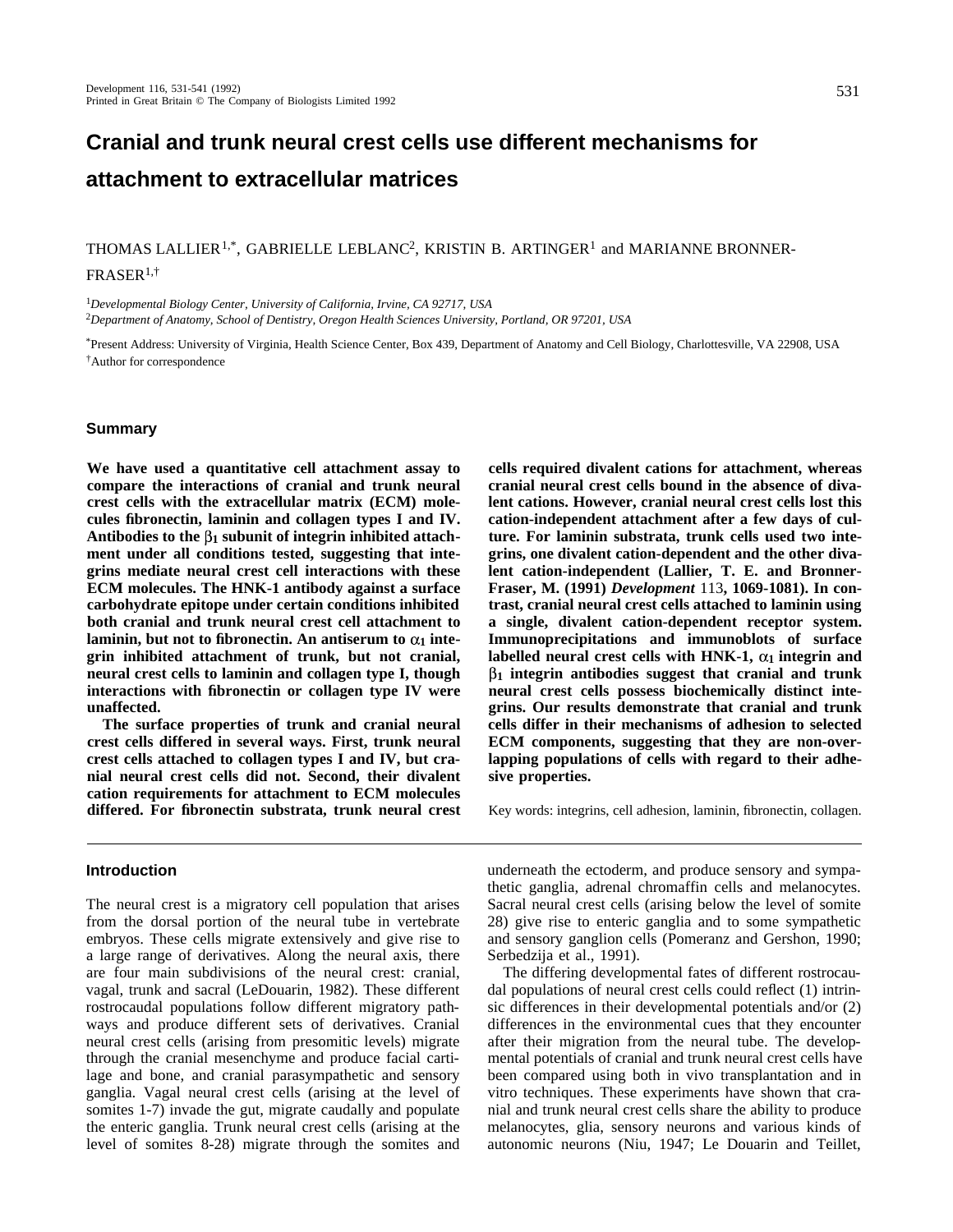#### 532 *T. Lallier and others*

1974; Le Douarin et al., 1975; Kahn et al., 1980; Le Lievre et al., 1980; Fauquet et al., 1981; Leblanc et al., 1990). However, only cranial neural crest cells have the ability to produce cartilage and bone (Raven, 1931; Nakamura and Ayer-Le Lievre, 1982). In addition, some cranial neural crest cells produce fibronectin (a characteristic mesenchymal secretion product) when grown in vitro, whereas trunk neural crest cells do not (Newgreen and Thiery, 1980). Taken together, these experiments indicate that cranial and trunk neural crest cells share some properties, but also have some inherent differences, particularly in their ability to produce mesenchymal derivatives. Differences in migratory properties of cranial and trunk neural crest cells also have been noted (Le Douarin and Teillet, 1974; Le Lievre et al., 1980; Bronner-Fraser, 1985, 1986, 1987; Bronner-Fraser and Lallier, 1988).

Neural crest cell migratory pathways contain many extracellular matrix (ECM) molecules including fibronectin (Newgreen and Thiery, 1980), laminin (Krotoski et al., 1986), tenascin/cytotactin (Tan et al., 1987), collagens (Duband and Thiery, 1987; Perris et al., 1991b) and proteoglycans (Erickson, 1988; Perris et al., 1991a) which are thought to influence their migration and differentiation. Perturbation experiments using antibodies that recognize ECM components or their receptors have demonstrated the importance of the ECM for proper migration of some neural crest cell populations. For example, antibodies to fibronectin (Poole and Thiery, 1986), tenascin (Bronner-Fraser, 1988) and a laminin-heparan sulfate proteoglycan complex (Bronner-Fraser and Lallier, 1988) can disrupt cranial neural crest cell migration in vivo. Cranial neural crest cell migration also is blocked by antibodies against the  $\rightarrow$  subunit of integrin (Bronner-Fraser, 1985, 1986) or against the HNK-1 carbohydrate epitope (Bronner-Fraser, 1987).

Neural crest cell interactions with ECM molecules may be mediated by a class of receptors called integrins (Hynes, 1987). An integrin receptor is a heterodimer consisting of two subunits, and , that are non-covalently linked. These transmembrane glycoproteins mediate cell adhesion to a variety of ECM molecules including fibronectin, laminin, vitronectin and various collagens (Horwitz et al., 1985; Buck et al., 1986; Hynes, 1987; Tomaselli et al., 1988). Integrin subunits possess binding sites for divalent cations that are thought to be required for function (Cheresh et al., 1987; Edwards et al., 1988; Ignatius and Reichardt, 1988; Smith and Cheresh, 1988). Many integrins appear to have a preference for specific divalent cations. For instance, 2 1 integrins recognize collagens in a magnesium-dependent manner, while  $\overline{3}$  1 integrins recognize collagens in a calcium-dependent manner. This cation selectivity may be a useful tool for classifying different integrins. Neural crest cells have several  $_1$ -integrins; for example, trunk neural crest cells have an  $1$  1 heterodimer which bears an HNK-1 epitope (Lallier and Bronner-Fraser, 1992), as well as at least one other uncharacterized  $1$  heterodimer. Cranial neural crest cells also have immunocytochemically detectable 1-integrins (Krotoski et al., 1986), but their functional properties are not understood.

One approach for elucidating possible differences between migrating cranial and trunk neural crest cells is to characterize their cell surface properties, such as the receptors that mediate their interactions with the ECM. In the present study, we use a centrifugation assay (McClay et al., 1981) to analyze the adhesive interactions of neural crest cells with laminin, fibronectin, and collagen types I and IV. We compare the abilities of cranial and trunk neural crest cells to attach to these substrata. We utilize  $\frac{1}{1}$  integrin, 1 integrin and HNK-1 antibodies to inhibit neural crest cellsubstratum interaction under various conditions and to characterize their surface properties biochemically. The results suggest that cranial and trunk neural crest cells differ in the receptors that they use for attachment to these substrata.

# **Materials and methods**

# *Materials*

Extracellular matrix glycoproteins (mouse laminin, human fibronectin, rat collagen type I and bovine collagen type IV) were purchased from Collaborative Research Inc. (Bedford, MA). JG22 hybridoma cells were purchased from Developmental Studies Hybridoma Bank (University of Iowa). The HNK-1 antibody producing hybridoma cell line was purchased from ATCC (Rockville, MD). The anti-  $_1$  integrin antiserum was the generous gift of Dr Mats Paulsson.

# *Cranial neural crest cell primary cultures*

Primary cranial neural crest cultures were prepared from the neural tubes of Japanese quail embryos (*Coturnix coturnix japonica*) as previously described (Leblanc et al., 1990). Briefly, embryos were incubated for 30-34 hours, at which time their developmental age was comparable to that of chick stages 8-9. Embryos were dissected in Howard Ringer's solution using electrolytically sharpened tungsten needles. The neural folds were excised from the mesencephalic region, and the explants were placed in a few drops of culture medium on 35 mm plastic dishes coated with human fibronectin (25  $\mu$ g/ml). After 1 hour, 1.5 ml of culture medium was added to the plates. The culture medium used was MEM (Grand Island Biological Co., GIBCO) supplemented with 15% horse serum (GIBCO) and 10% 11-day chick embryo extract, which was prepared as described previously (Howard and Bronner-Fraser, 1985). Within a few hours after explantation, numerous neural crest cells migrated from the explant to form a monolayer on the plate.

# *Trunk neural crest cell primary cultures*

Primary trunk neural crest cultures were prepared from the neural tubes of Japanese quail embryos (*Coturnix coturnix japonica*; Bronner-Fraser, 1985). Embryos were incubated for 48 hours, at which time their developmental age was comparable to that of chick stages 13-15 (Hamburger and Hamilton, 1950). The region of the trunk consisting of the six to nine most posterior somites as well as the unsegmented mesenchyme was dissected away from the embryo. The neural tubes were isolated by trituration in 160 units/ml of collagenase (Worthington Biochemical, Freehold, NJ). After stopping the enzymatic reaction with MEM containing 15% horse serum and 10% chick embryo extract, neural tubes were plated onto fibronectin-coated culture dishes. During the next several hours, the neural crest cells migrated away from the explant and onto the culture dish.

# *Cell preparation for attachment assays*

Neural crest cultures for use in quantitative attachment assays were labelled by the addition of  $[3H]$ leucine (10-50  $\mu$ Ci/ml) to their culture media 4 hours after explantation. The cells were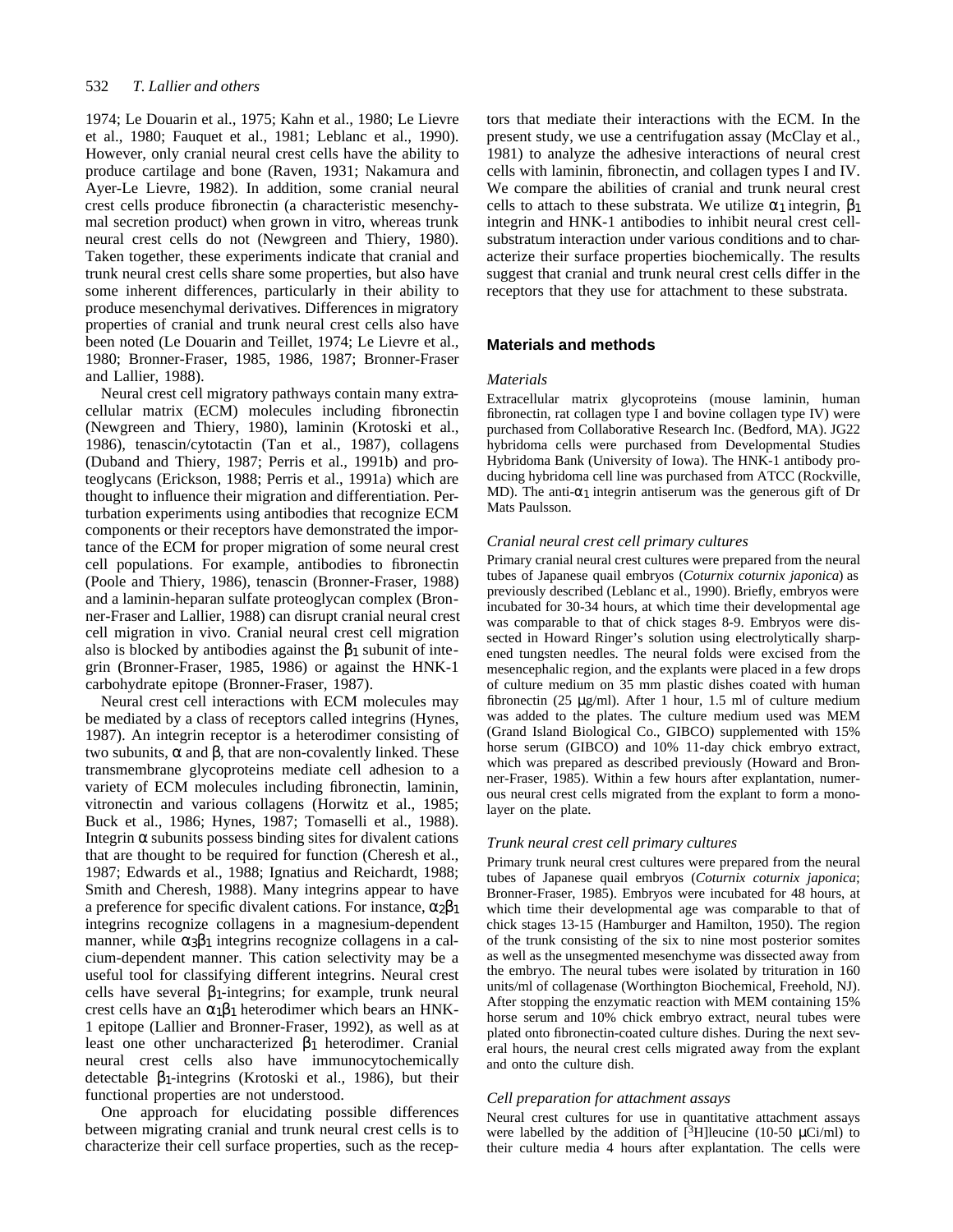allowed to incorporate labelled leucine for 16 hours before use in the assay. Cultures were scraped to remove the neural tube, notochord and occasional somite cells. The remaining neural crest cells were rinsed five times with blocking MEM [bMEM; minimal essential media (Gibco) containing 0.5 mg/ml ovalbumin (Sigma)]. Cells were removed by incubation in 5 mM EDTA in bMEM for 10 minutes at 37°C. This procedure removed ~95-98% of the cranial neural crest cells and 98% of trunk neural crest cells.

### *Cell attachment assay*

Cell-substratum adhesion was measured as described by McClay et al. (1981) and modified for assaying neural crest cells (Lallier and Bronner-Fraser, 1991). Briefly, fibronectin, laminin or collagens were coated at the indicated concentrations in carbonate buffer (100 mM, pH 8.0; containing 1 mM CaCl<sub>2</sub> and 500  $\mu$ M MgCl2) onto polyvinyl chloride (PVC) microtitre plates by adsorption for 12 hours at 25°C. Protein substrata were plated at concentrations of 20 μg/ml (fibronectin and collagen type IV) and 100 μg/ml (collagen type I). *LN-Ca2+* and *LN-EDTA* were prepared by coating plates with 20  $\mu$ g/ml of laminin in a solution containing 5 mM  $Ca^{2+}$  or EDTA, respectively. Wells were washed extensively with PBS (5 times) and incubated with bMEM for 2 hours at 25°C. Ovalbumin was routinely added to block nonspecific binding. Wells were rinsed and filled with either bMEM containing the antibody to be tested, or blocking phosphate buffer (bPBS; 10 mM phosphate buffer, pH 7.4 containing 150 mM NaCl and 0.5 mg/ml ovalbumin) containing the divalent cation concentration to be tested. Aliquots of [3H]leucine-labelled neural crest cells, rinsed to remove excess EDTA, were added to each test well. Individual wells were seeded with 500 to 1000 cells, which were deemed to be ~90% pure neural crest cells based on morphological criteria. In those cases where cell adhesion was measured in the absence of divalent cations, cells were resuspended in Ca2+/Mg2+-free PBS containing 0.5 mg/ml ovalbumin and 1.5 mM EDTA. Neural crest cells were brought into contact with the substratum molecules by a centrifugal force of 150 *g* for 5 minutes. Chambers were sealed and incubated for 15 minutes at 37°C. Neural crest cells that failed to adhere strongly to the substratum molecules were removed by a centrifugal force of 50 *g* for 5 minutes. The chambers were quickly frozen in a methanol/dry ice bath. The uncoated wells (unbound cells) and substratum-coated wells (bound cells) were removed and placed separately into scintillation vials. Samples were analyzed for  ${}^{3}H$ counts per minute (c.p.m.) using a scintillation counter (Beckman LS 5801) in order to determine the percentage of counts bound to the substratum. Six wells were counted per experiment and three experiments were compared for consistency. Within these experiments, non-specific binding to ovalbumin ranged from 5 to 15% of the counts present within a given well. Variability between experiments using identical conditions was ~10%. This variability is likely to be due to slight differences within the population of neural crest cells. Two values for percentage of neural crest cell attachment were determined as significantly different when the  $P$  value, by Student's one-sided  $t$ -test, was <0.05.

### *Immunoprecipitation and immunoblots of HNK-1 antigen from surface-labelled cranial neural crest cells*

Immunoprecipitations were performed on cultures of surfacelabelled neural crest cells as described in Lallier and Bronner-Fraser (1991). Briefly, cells were isolated as described above (*Cra nial neural crest cell primary cultures*) and removed from their substratum by incubation in 5 mM EDTA for 5 minutes. Cells then were washed four times in labelling buffer (140 mM NaCl, 8 mM KCl, 2 mM glucose, 0.8 mM MgSO4, 1.5 mM CaCl2, 6 mM NaHCO<sub>3</sub>, pH 7.4) and labelled with biotin according to the protocol of von Boxberg et al. (1990). A solution of 50 μg/ml

biotin-X-NHS (biotin- -aminocaproic acid-N-hydroxy-succinimide ester, Calbiochem) in DMSO was added to a volume 5% of the total volume of the cell suspension and incubated for 5 minutes at 25°C. Cells were washed 4 times with labelling buffer containing 100 mM NH4Cl. Proteins then were extracted from these cells using an extraction buffer (20 mM Tris pH 7.2, 150 mM NaCl, 1 mM CaCl2, 1% Triton X-100, 1 mM PMSF) for 1 hour at 4°C. Extracts were cleared twice by incubation with Sepharose 4B for 1 hour at 4°C. Antibodies were added to the extracts, incubated for 12 hours at 4°C, followed by incubation with protein A-Sepharose for 1 hour at 4°C. Antibody-antigen-protein A complexes were washed extensively with wash buffer (20 mM Tris pH 7.2, 150 mM NaCl, 1 mM CaCl2, 0.1% Triton X-100, 1 mM PMSF). HNK-1 immunoprecipitations were performed using purified antibody covalently coupled to CNBr-activated Sepharose (Pharmacia) prepared using the manufacturers' instructions.

Immunoprecipitates then were separated by SDS-polyacrylamide gel electrophoresis (PAGE), carried out using a vertical slab gel system (Hoeffer; dimensions of 83 mm  $\times$ 57 mm $\times$ 0.75 mm) with a 4% stacking gel, utilizing the buffer system described by Laemmli (1970). Eight percent acrylamide gels were chosen to achieve optimal separation of proteins with  $M_r$  in the range of 250,000 to 50,000. Extracts of quail tissues were solubilized in buffer containing 4% SDS, 10% glycerol, 0.04 M EDTA and 0.1% PMSF in 0.125 M Tris-HCl. Proteins were electrophoretically transferred to nitrocellulose membranes using a Tris-glycine buffer system (Burnette, 1981). Apparent relative molecular masses were estimated by comparison to prestained high range molecular weight standards (BRL). Membranes were blocked with 5% BSA prior to incubation with 125I-streptavidin (Amersham) for 1 hour in TBST (10 mM Tris pH 7.2, 150 mM NaCl, and 1% Tween 20) containing 1% BSA. Membranes were air dried and allowed to expose X-ray film (XAR5, Kodak) at  $-70^{\circ}$ C, which was developed using D19 developer (Kodak).

Immunoprecipitates of neural crest cells with the HNK-1, anti-1-integrin and anti- 1-integrin (JG22) antibodies were probed with the anti- 1-integrin antiserum and HNK-1 antibodies in immunoblots as described previously (Lallier and Bronner-Fraser, 1992). Bands were visualized using 125I-protein A.

### *Microinjection of 1 antiserum onto avian cranial neural crest pathways*

White Leghorn chicken embryos, having 3 to 9 somites, were injected with antibodies against the chick  $\frac{1}{1}$  subunit of integrin. The eggs were washed with 70% ethanol and a window was made over the embryo. India ink (Pelikan, Hanover, FRG) was injected under the blastoderm to aid in visualization. After removing the vitelline membrane over the injection site, the antiserum  $(-1)$ mg/ml) was backfilled into glass micropipettes with openings of 20 to 30 μm diameter. A micromanipulator was used to position the pipette tip lateral to the midbrain neural tube and approximately 4 nl of antiserum was expelled with a pulse of pressure prior to withdrawal of the injection micropipette. After injection, the window over the embryo was closed with adhesive tape and the embryo was returned to the incubator for approximately 24 hours prior to fixation in Zenker's fixative for 1.5 hours. Embryos were dehydrated, embedded in paraplast and serially sectioned on a Leitz microtome at a thickness of 10 μm. Slides were stained with the HNK-1 antibody as described previously (Bronner-Fraser, 1985) in order to recognize neural crest cells.

### **Results**

To analyze neural crest cell attachment to specific ECM molecules, we employed a centrifugal cell adhesion assay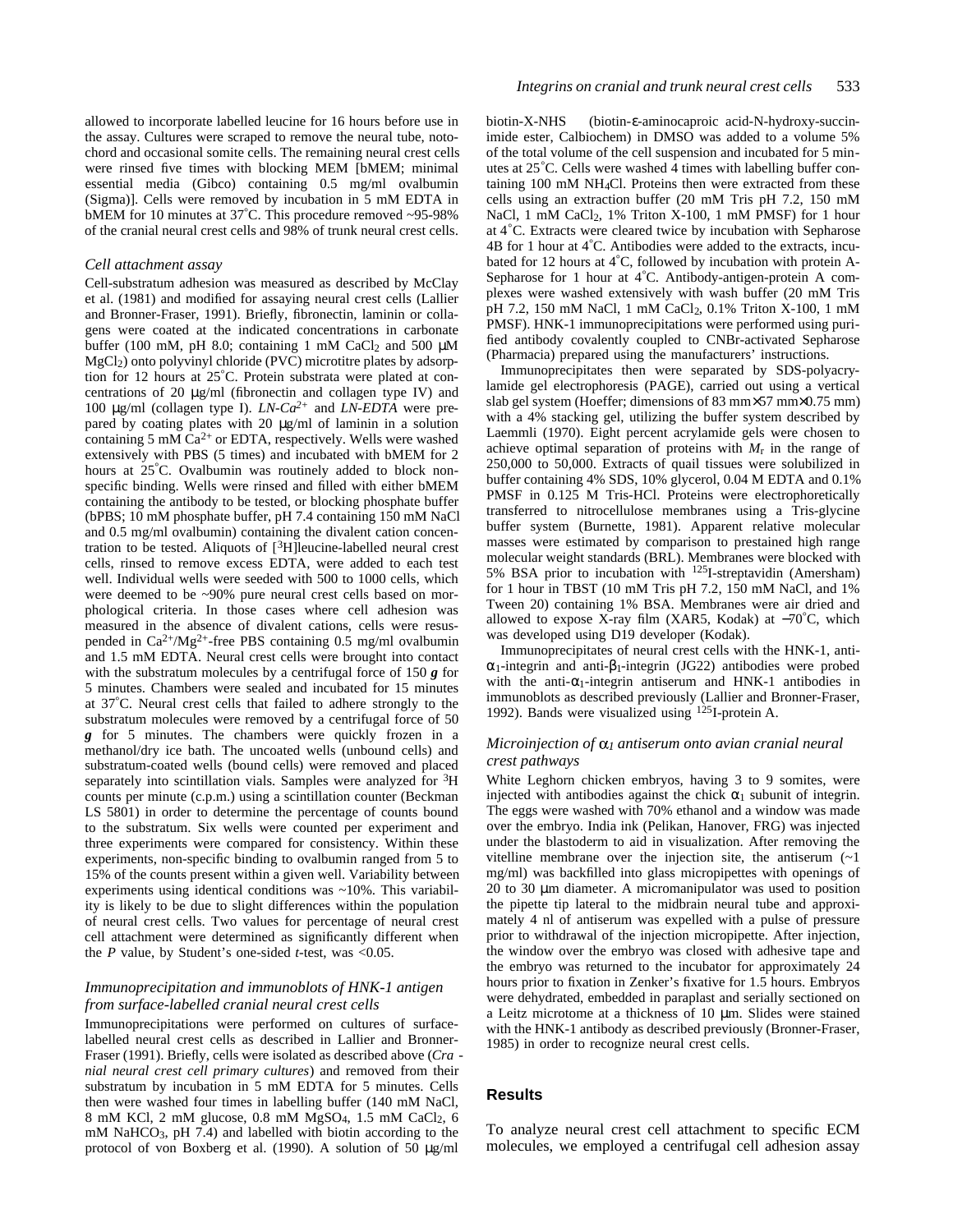#### 534 *T. Lallier and others*

(McClay, 1980; Lallier and Bronner-Fraser, 1991). This assay allowed us to quantitate reproducibly neural crest cell attachment to fibronectin, laminin and collagens using relatively small numbers of cells.

### *Divalent cation dependence of neural crest cell attachment*

Because different integrins have different requirements for divalent cations, the divalent cation dependency of cell attachment can be used to distinguish different receptor mechanisms. We tested the cation dependence of cranial and trunk neural crest cell attachment to various substrata by changing the divalent cations within the cell attachment buffer. Cells were added to wells coated with different substrata either in the presence of 1.5 mM EDTA, or in 1 mM  $Ca^{2+}$ , Mg<sup>2+</sup> or Mn<sup>2+</sup>.

### *Fibronectin*

Cranial neural crest cells attached to fibronectin equally well either in the absence of divalent cations, or in the presence of Ca<sup>2+</sup> or Mg<sup>2+</sup> (*P*>0.05), with approximately 65% of the cells binding under each of these conditions (Fig. 1). The addition of  $\text{Mn}^{2+}$ , however, significantly inhibited cranial neural crest cell attachment to fibronectin (*P*<0.05). In contrast to cranial neural crest cells, trunk neural crest cell attachment to fibronectin occurred only in the presence of divalent cations (*P*<0.05), with no preference for a particular divalent cation (*P*>0.05).

The divalent cation-independent mechanism of cranial neural crest cell attachment to fibronectin was seen on cells cultured for 24 hours or less, but was subsequently lost with time in culture (Fig. 2). Concomitantly, cranial neural crest cells acquired a divalent cation-dependent mechanism for attachment to fibronectin. By three days in culture, their attachment was entirely dependent on divalent cations.

### *Laminin*

Our previous data demonstrate that trunk neural crest cells possess at least two distinct mechanisms of attachment to



**Fig. 1**. Divalent cation dependence of cranial and trunk neural crest cell attachment to fibronectin substrata. Cell attachment was assayed in the presence of 1 mM Ca<sup>2+</sup>, Mg<sup>2+</sup> or Mn<sup>2+</sup>, or 1.5 mM EDTA. Bars represent the mean of at least six wells and the error represent the s.e.m.



**Fig. 2**. Loss of divalent-cation-independent attachment of cranial neural crest cells to fibronectin with time. Cranial neural crest cell attachment to fibronectin substrata in the presence of 1 mM  $Ca^{2+}$ or 1.5 mM EDTA. Cranial neural crest cells were grown in culture for 1, 2 and 3 days prior to the assay. Points represent the mean of at least six wells and the error represent the s.e.m.

laminin: one mediated by a  $Ca^{2+}$ -dependent integrin that recognizes *LN-EDTA* and the other through a divalent cation-independent integrin that recognizes *LN-Ca2+* (Lallier and Bronner-Fraser, 1992). The divalent cation dependence of cranial neural crest cell attachment to laminin was examined to determine if cranial neural crest cells also use different mechanisms for attachment to the two types of laminin (Fig. 3). Cranial neural crest cells bound equally well to *LN-EDTA* and *LN-Ca2+*, with approximately 65% of the cells attaching to either substratum. In parallel experiments, *maximal* levels of cranial and trunk neural crest cell attachment to *LN-EDTA* and *LN-Ca2+* were comparable. However, cranial and trunk neural crest cells differed in their divalent cation requirements. Cranial neural crest cell attachment to both *LN-EDTA* and *LN-Ca2+* required divalent cations, with no preference for  $Ca^{2+}$ ,  $Mg^{2+}$  or  $Mn^{2+}$ (*P*>0.05; Fig. 3). In contrast, trunk neural crest cell attachment to  $LN$ - $Ca^{2+}$  did not require divalent cations, while attachment to *LN-EDTA* was divalent cation dependent with a preference for  $Ca^{2+}$  and  $Mn^{2+}$  over  $Mg^{2+}$  (Lallier and Bronner-Fraser, 1992).

### *Collagens*

In parallel experiments, we tested the divalent cation dependence of cranial and trunk neural crest cell attachment to collagens (Fig. 4). We were unable to detect significant attachment of cranial neural crest cells to collagen types I or IV in either the presence or absence of divalent cations (*P*>0.05). Trunk neural crest cells attached to both collagens I and IV (approximately 45% and 35% bound to each substratum, respectively) in a divalent cation-dependent manner. The addition of either  $Ca^{2+}$  or  $Mn^{2+}$  resulted in comparable levels of attachment to collagen type I (approximately 25%; *P*<0.05 above background), whereas cells failed to attach in the presence of  $Mg^{2+}$  alone. Interestingly, the highest levels of trunk neural crest cell binding to collagen type I (approximately 45%) were observed when both  $Ca^{2+}$  and  $Mg^{2+}$  were added in the attachment buffer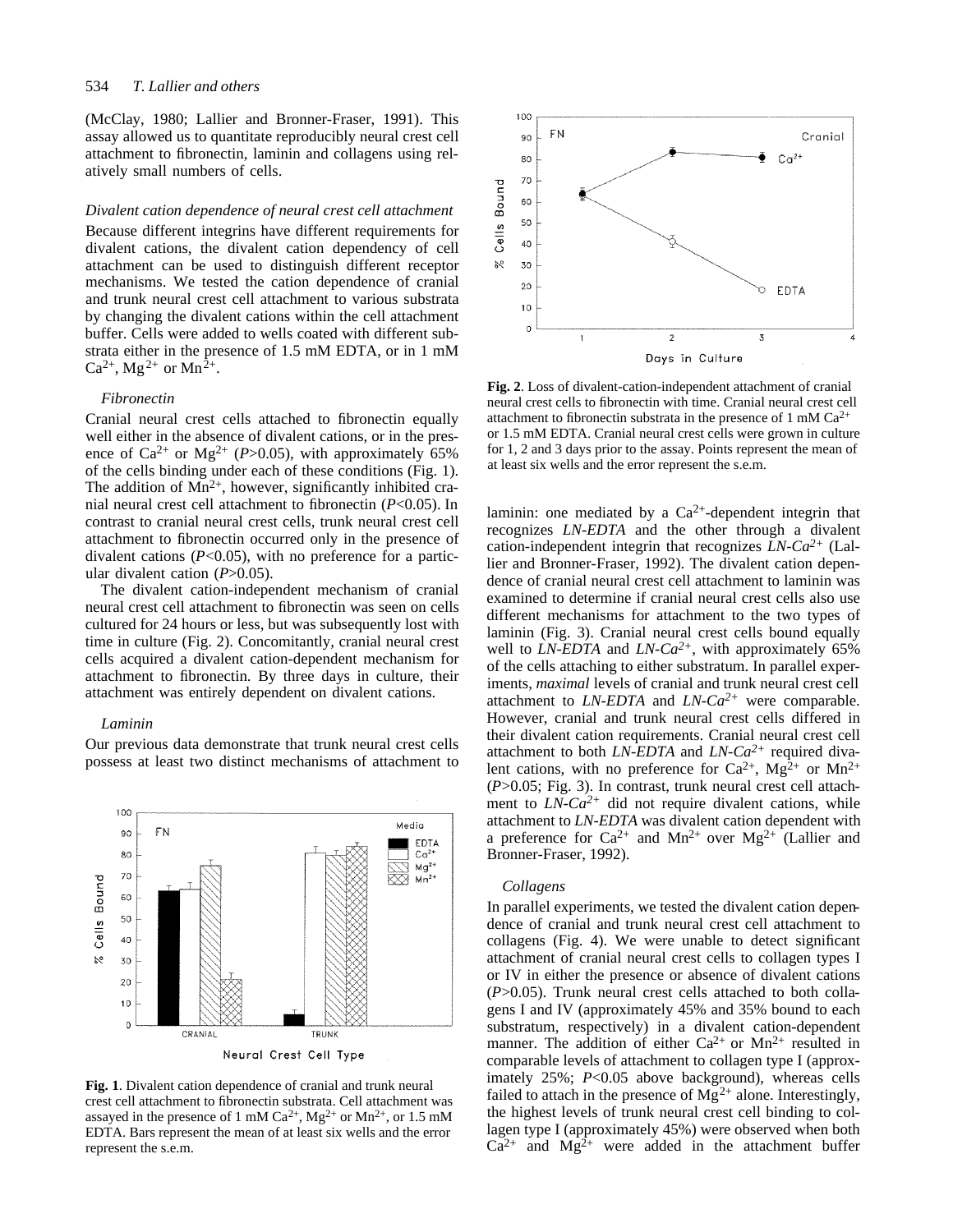

**Fig. 3**. Divalent cation dependence of cranial and trunk neural crest cell attachment to laminin substrata. Laminin substrata were plated in the presence of (A) 5 mM  $Ca^{2+}$ , or (B) 5 mM EDTA. Cell attachment was assayed in the presence of 1 mM  $Ca^{2+}$ , Mg<sup>2+</sup> or  $Mn^{2+}$ , or 1.5 mM EDTA. Bars represent the mean of at least six wells and the error represent the s.e.m.

(*P*<0.05). For attachment to collagen type IV, trunk neural crest cells required both  $Ca^{2+}$  and  $Mg^{2+}$  to bind significantly (approximately 30%) above background levels (*P*<0.05).

### *Effects of JG22, HNK-1 and*  $\alpha_1$  *antibodies on neural crest cell attachment*

### *Fibronectin*

In parallel experiments, cranial and trunk neural crest cells exhibited comparable levels of adhesion to fibronectin substrata in the presence of divalent cations (Fig. 5). Approximately 75-90% of the cells bound to substratum. The nature of the receptors used for adhesion was tested by adding antibodies to the cells during the course of their attachment. The JG22 antibody, which recognizes the 1 subunit of the integrin heterodimer, inhibited both cranial and trunk neural crest cell attachment to fibronectin. Attachment to fibronectin substrata was significantly reduced (60%) by antibody concentrations of 50  $\mu$ g/ml (*P*<0.05). In contrast, the HNK-1 antibody, which recognizes a carbohydrate on the surface of neural crest and other cell types, had no effect on either cranial or trunk neural crest cell attachment to fibronectin substrata (*P*>0.05). Similarly, the  $\rightarrow$  integrin antiserum had no effect on either cranial or trunk neural crest cell attachment to fibronectin substrata (*P*>0.05).



**Fig. 4**. Divalent cation dependence of cranial and trunk neural crest cell attachment to collagen substrata. Cell attachment was measure for (A) collagen type I, or (B) collagen type IV substrata. Cell attachment was assayed in the presence of 1 mM  $Ca^{2+}$ , Mg<sup>2+</sup> or  $Mn^{2+}$ , or 1.5 mM EDTA. Bars represent the mean of at least six wells and the error represent the s.e.m.

### *Laminin*

We have previously shown that trunk neural crest cells use different mechanisms of adhesion to laminin depending on the molecule's conformation in the substratum. Laminin plated in the presence of  $Ca^{2+}$  (*LN-Ca*<sup>2+</sup>) is recognized by a divalent cation-independent receptor mechanism, which is inhibited by HNK-1,  $\uparrow$  and  $\uparrow$  antibodies; laminin plated in the presence of EDTA and the absence of Ca2+ (*LN-EDTA*) is recognized by a divalent cation-dependent receptor mechanism, which is inhibited by  $\rightarrow$  1 but not by HNK-1 (Lallier and Bronner-Fraser, 1992). The attachment of both cranial and trunk neural crest cells to laminin was inhibited completely by the JG22 antibody at concentrations of 50  $\mu$ g/ml (Fig. 6), with no significant cell attachment above background (*P*>0.05).

Cranial and trunk cell attachment to laminin substrata exhibited different sensitivities to the HNK-1 antibody and the  $\frac{1}{1}$  integrin antiserum. As shown previously (Lallier and Bronner-Fraser, 1992), trunk neural crest cell attachment to  $LN$ - $Ca^{2+}$  was inhibited partially (about 50%) by both the HNK-1 antibody and the  $\alpha$  1 antiserum, while attachment to *LN-EDTA* was unaffected by either (*P*>0.05). In contrast, cranial neural crest cell attachment to *both LN-EDTA* and  $LN$ - $Ca^{2+}$  was partially (about 50%) inhibited by the HNK-1 antibody, but was unaffected by the 1 antiserum  $(P>0.05)$ .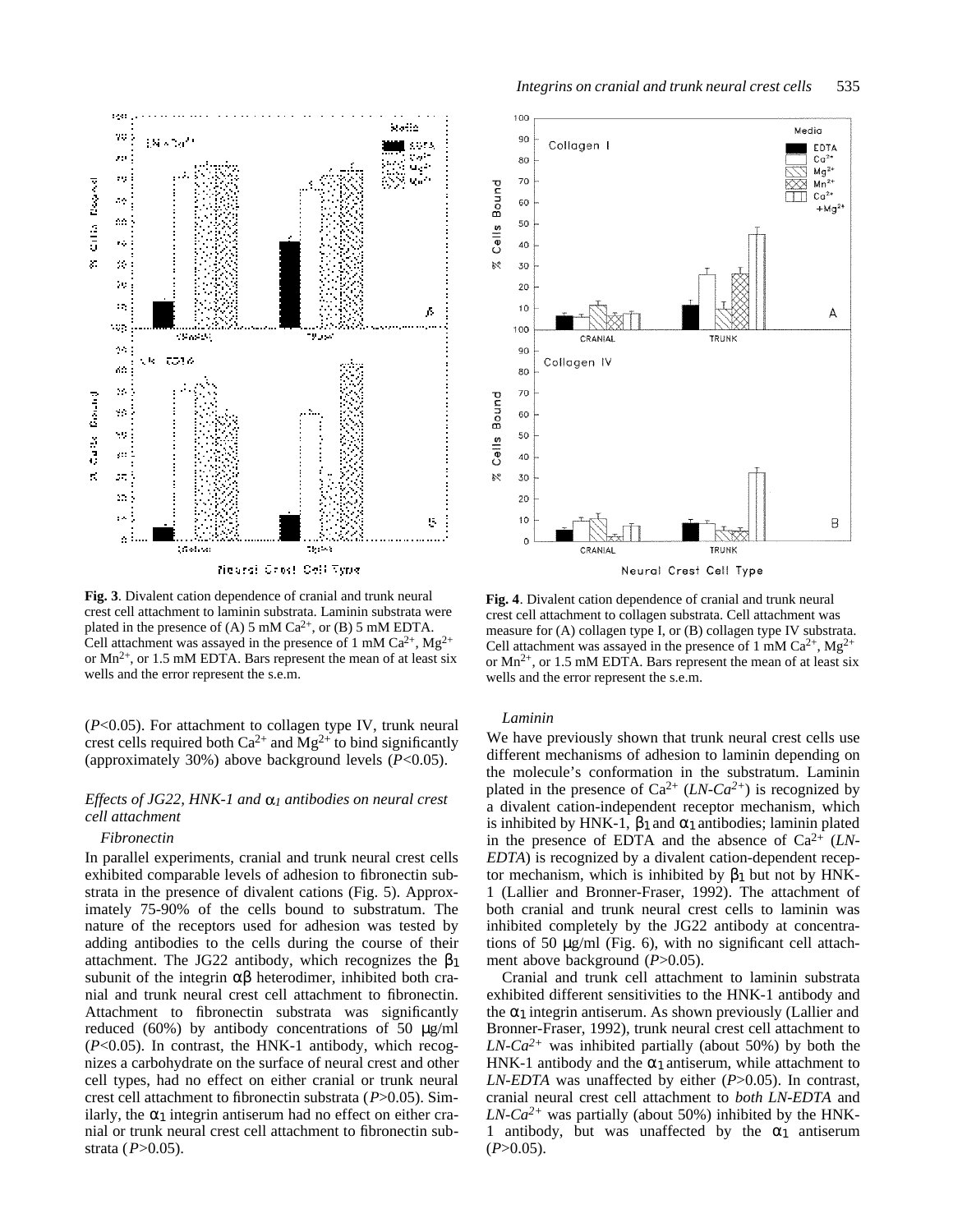

**Fig. 5**. Antibody inhibition of cranial and trunk neural crest cell attachment to fibronectin substrata. Cell attachment was assayed in the presence of 50 μg/ml HNK-1 antibody, 50 μg/ml JG22 antibody or  $\sim$ 10 μg/ml of anti- 1 antiserum. Bars represent the mean of at least six wells and the error represent the s.e.m.



**Fig. 6**. Antibody inhibition of cranial and trunk neural crest cell attachment to laminin substrata. Laminin substrata were plated in the presence of (A) 5 mM  $Ca^{2+}$ , or (B) 5 mM EDTA. Cell attachment was assayed in the presence of 50 μg/ml HNK-1 antibody, 50 μg/ml JG22 antibody or  $\sim$ 10 μg/ml of anti- 1 antiserum. Bars represent the mean of at least six wells and the error represent the s.e.m.

### *Collagens*

Trunk neural crest cells were tested for the effects of blocking antibodies on their attachment to collagen types I and



**Fig. 7**. Antibody inhibition of trunk neural crest cell attachment to collagen type I and IV substrata. Cell attachment was assayed in the presence of 50 μg/ml HNK-1 antibody, 50 μg/ml JG22 antibody or  $\sim$ 10 μg/ml of anti- 1 antiserum. Bars represent the mean of at least six wells and the error represent the s.e.m.

IV. The JG22 antibody abolished attachment of trunk neural crest cells to both collagen types I and IV at antibody concentrations of 50 μg/ml (Fig. 7; *P*<0.05). The HNK-1 antibody at concentrations ranging from 50 μg/ml to 1 mg/ml caused a partial (~50%) inhibition of trunk neural crest cell attachment to collagen type I, but had no affect on attachment to collagen type IV  $(P>0.05)$ . The 1 antiserum completely blocked attachment to collagen type I, but had no effect on attachment to collagen type IV.

# *Identification of the HNK-1-positive protein on cranial neural crest cells*

Surface biotinylated cranial neural crest cells were immunoprecipitated using the HNK-1 antibody and then transferred to nitrocellulose membranes for detection using <sup>125</sup>I-streptavidin (Fig. 8A). A major band at 180×10<sup>3</sup> *M*<sup>r</sup> and two minor bands of  $165 \times 10^3$   $M_r$  and  $120 \times 10^3$   $M_r$  were detected. In previous studies of trunk neural crest cells (Lallier and Bronner-Fraser, 1991, 1992), the major HNK-1 immunoreactive protein was determined to be a  $165 \times 10^3$  $M_{\rm r}$  1 integrin subunit. The  $120\times10^3$   $M_{\rm r}$  probably corresponds to the chick  $\rightarrow$  1 subunit of integrin.

To examine further the relationship between the HNK-1 epitope and integrins, surface labelled cranial neural crest cells were immunoprecipitated with JG22 (anti- 1integrin), anti- 1 integrin or HNK-1 antibodies. The immunoprecipitates then were immunoblotted with anti- 1 or HNK-1 antibodies (Fig. 8B). On the JG22 lane, the anti- 1 antiserum recognizes a  $165 \times 10^3$  *M*<sub>r</sub> and a  $120 \times 10^3$  *M*<sub>r</sub> band, whereas the HNK-1 antibody recognizes a  $180\times10^3$   $M_r$ band. Because the JG22 antibody precipitates both the 1 integrin subunit and associated subunits, the  $165 \times 10^3$   $M_r$ band probably corresponds to the  $\rightarrow$  1 subunit whereas the  $180\times10^3$   $M_r$  band corresponds to an unidentified integrin subunit. The  $120\times10^3$   $\dot{M}_r$  band corresponds to the 1 subunit, for which the antiserum has some reactivity. The HNK-1 antibody does not recognize any bands on anti- 1 antiserum immunprecipitates or vice versa. In contrast, in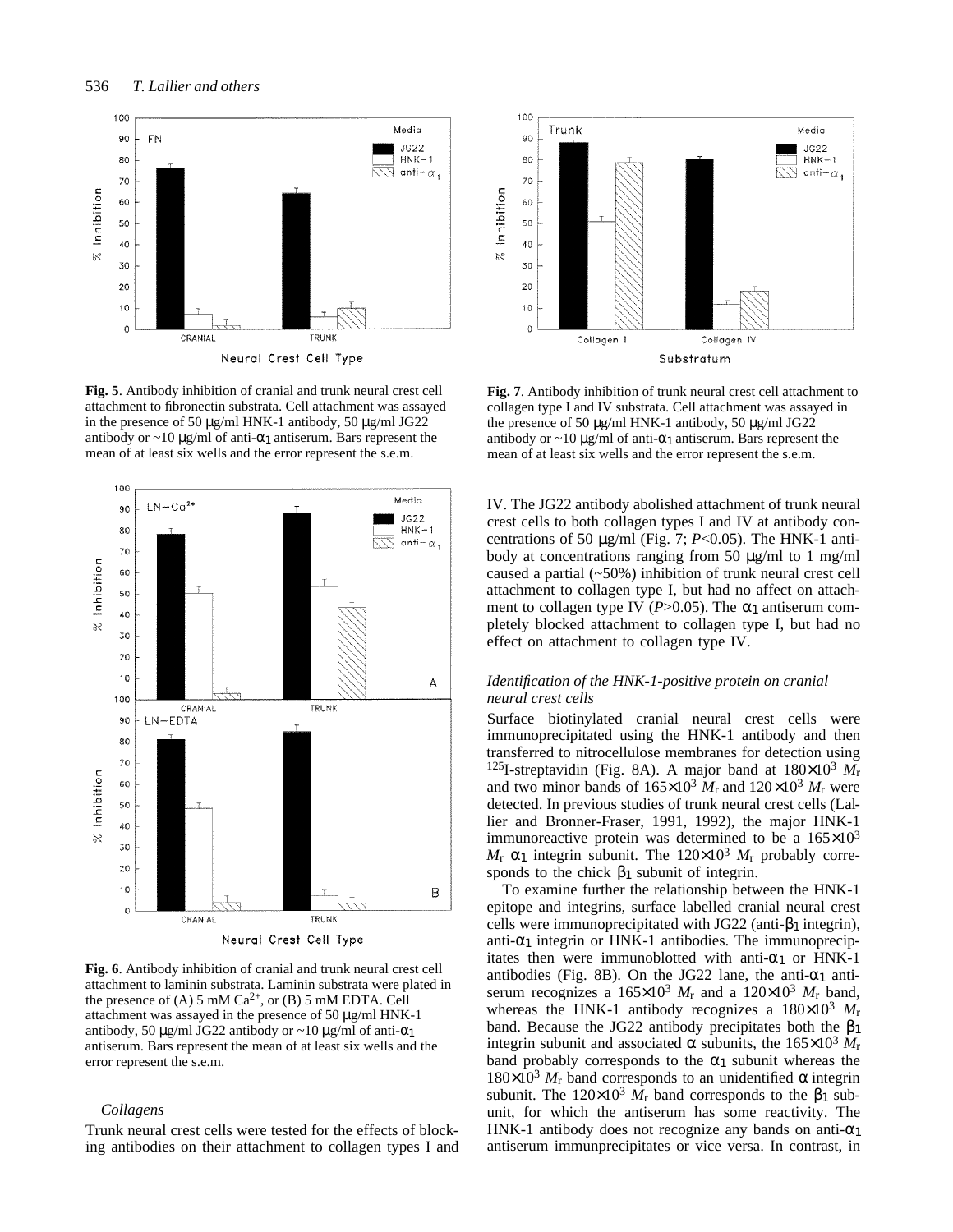

**Fig. 8**. (A) Immunoprecipitation of cranial neural crest cells with the HNK-1 antibody. Lane 1 represents control immunoprecipitates using BSA-coupled Sepharose 4B, while lane 2 represents the immunoprecipitation using the HNK-1 antibody coupled to Sepharose 4B. The HNK-1 antibody immunoprecipitates a major protein band of  $180\times10^3$   $M_r$  from surface labelled neural crest cells. In addition, two minor protein bands were detected, with  $M_r$  of  $165 \times 10^3$  and  $120 \times 10^3$ . The lines correspond to relative molecular masses of 180, 165 and 120 ×103, respectively. (B) Immunoprecipitations

of surface-labelled cranial neural crest cells with JG22 (anti- 1integrin), anti- 1integrin or HNK-1 antibodies followed by immunoblots with anti- 1 integrin antibodies (lanes 1 to 4) or HNK-1 antibodies (lanes 5 to 8). Lanes 1 and  $5 = JG22$  immunoprecipitate; lanes 2 and 6 1 immunoprecipitates; lanes 3 and  $7 = HNK-1$  immunoprecipitates; lanes 4 and  $8 =$  control lanes with no primary antibody. The 1 antibody immunoblots a  $165\times10^3$  *M<sub>r</sub>* band in both the JG22 and 1 immunoprecipitates, corresponding to the 1subunit; it also recognizes a  $120\times10^3$  *M*<sub>r</sub> band corresponding to the 1 subunit. The HNK-1 antibody immunoblots a  $180\times10^3$  *M*<sub>r</sub> band on the JG22 lane on and on itself; because this band co-precipitates with 1-integrin, it corresponds to an unidentified integrin subunit. HNK-1 antibody does not recognize any bands on 1antibody immunprecipitates or vice versa. The lines correspond to relative molecular masses of 180, 165 and 120  $\times$ 10<sup>3</sup>, respectively.

immunoprecipitates of trunk neural crest cells, HNK-1 and anti- 1 integrin antibodies recognize the same  $165 \times 10^3$   $M_r$ band (Lallier and Bronner-Fraser, 1992). This biochemical evidence suggests that the predominant  $180\times10^3$   $M_\text{r}$  HNK-1 epitope on cranial neural crest cells is an integrin subunit other than  $1$ , in agreement with the functional studies.

# *Microinjection of anti- integrin antiserum onto cranial neural crest pathways in vivo*

Our biochemical data suggest that cranial neural crest cells possess  $\frac{1}{1}$  integrin subunits. However, in the cell adhesion assay, antibodies to this receptor do not block the attachment of cranial neural crest cells, suggesting it may be nonfunctional. We examined further the functional properties of this receptor by introducing  $_1$  integrin antiserum onto cranial neural crest migratory pathways in situ. Previous studies have showed that antibodies against the  $\frac{1}{1}$  subunit of integrin interfere with the normal migration of cranial neural crest cells when introduced into the cranial mesenchyme of 3- to 9-somite-stage embryos (Bronner-Fraser, 1985, 1986). One day after microinjection of anti- 1 antiserum ( $n = 9$  embryos), all embryos appeared morphologically normal. This contrasts with numerous other antibodies that block cell-matrix interactions, many of which perturb cranial neural crest migration (Bronner-Fraser, 1985, 1986; Bronner-Fraser, 1988; Bronner-Fraser and Lallier, 1988). These results are consistent with the in vitro data suggesting that cranial neural crest cells do not utilize the  $\frac{1}{1}$  integrin subunit for attachment to extracellular matrices.

# **Discussion**

We have compared the adhesion of cranial and trunk neural crest cells to various ECM molecules with respect to both divalent cation dependence and antibody sensitivity. The results are summarized in Table 1. Attachment of both cranial and trunk neural crest cells to all of the tested substrata was eliminated by anti- $_1$  integrin antibodies, indicating that their interactions are mediated by integrins. However, the characteristics of cell attachment to fibronectin, laminin and collagen were different for cranial versus trunk neural crest cells. To bind fibronectin, cranial neural crest cells used a divalent cation-independent integrin, whereas trunk neural crest cells used a divalent cation-dependent integrin. To attach to laminin, cranial neural crest cells used a divalent cation-dependent integrin that was sensitive to addition of HNK-1 antibody. In contrast, trunk neural crest cell

**Table 1.** *Summary of results for neural crest cell attachment to laminin*

| Substratum<br>Cell type                                                                                    | Antibody |      | Divalent cations |        |        |        |                                                   |  |
|------------------------------------------------------------------------------------------------------------|----------|------|------------------|--------|--------|--------|---------------------------------------------------|--|
|                                                                                                            | $HNK-1$  | JG22 | <b>EDTA</b>      |        |        |        | $Ca^{2+}$ Mg <sup>2+</sup> Mn <sup>2+</sup> Ca/Mg |  |
| Fibronectin                                                                                                |          |      |                  |        |        |        |                                                   |  |
| Cranial                                                                                                    | $=$      |      | $+$              | $^{+}$ | $+$    |        | $^{+}$                                            |  |
| Trunk                                                                                                      |          |      |                  | $+$    | $+$    | $+$    | $+$                                               |  |
| Laminin-EDTA                                                                                               |          |      |                  |        |        |        |                                                   |  |
| Cranial                                                                                                    |          |      |                  | $^{+}$ | $+$    | $+$    | $+$                                               |  |
| Trunk                                                                                                      | $=$      |      |                  | $+$    |        | $+$    | $+$                                               |  |
| Laminin- $Ca^{2+}$                                                                                         |          |      |                  |        |        |        |                                                   |  |
| Cranial                                                                                                    |          |      |                  | $^{+}$ | $^{+}$ | $^{+}$ | $^{+}$                                            |  |
| Trunk                                                                                                      |          |      | $^{+}$           | $+$    | $+$    | $+$    | $+$                                               |  |
| Collagen I                                                                                                 |          |      |                  |        |        |        |                                                   |  |
| Cranial                                                                                                    | N.A.     | N.A. |                  |        |        |        |                                                   |  |
| Trunk                                                                                                      |          |      |                  | $+$    |        | $^{+}$ | $^{+}$                                            |  |
| Collagen IV                                                                                                |          |      |                  |        |        |        |                                                   |  |
| Cranial                                                                                                    | N.A.     | N.A. |                  |        |        |        |                                                   |  |
| Trunk                                                                                                      |          |      |                  |        |        |        | $+$                                               |  |
| + promotes cell attachment<br>$=$ allows cell attachment<br>- inhibits cell attachment<br>N.A. not assayed |          |      |                  |        |        |        |                                                   |  |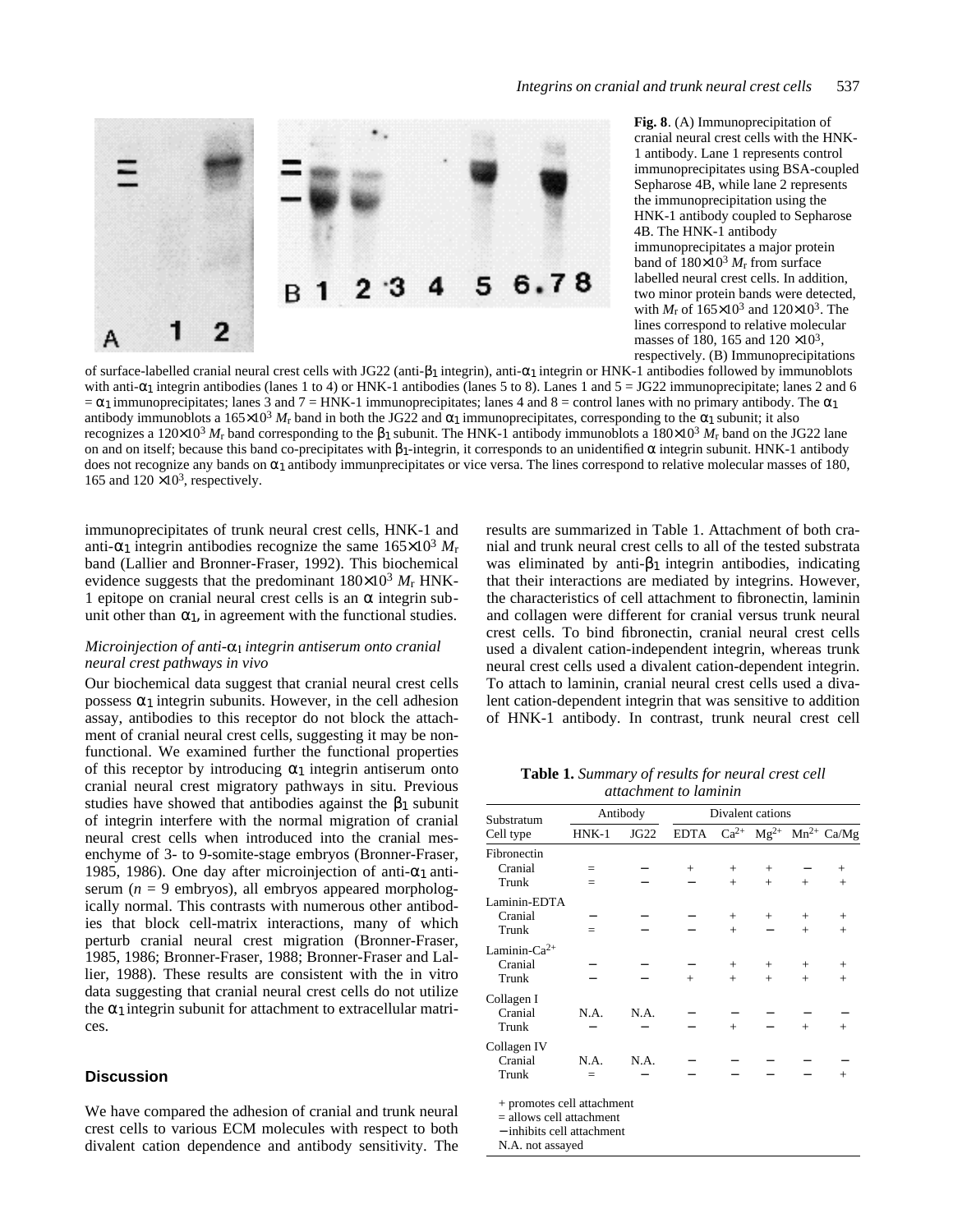attached to laminin via two different mechanisms, both distinct from that observed on cranial cells. In the case of collagens, cranial neural crest cells failed to bind to collagen types I or IV, whereas trunk neural crest cells bound to both collagens by divalent cation-dependent integrins. The results suggest that: (1) both trunk and cranial neural crest cells possess numerous integrins which can be distinguished by their cation dependency, sensitivity to antibodies and biochemical profiles; and (2) cranial and trunk neural crest cells are non-overlapping populations with respect to their cell-surface adhesive properties.

The divalent cation dependence of cranial and trunk neural crest cell binding differs for each substratum tested. By comparing their cation requirements for different substrata with those of previously characterized integrins (summarized in Table 2), we might get some insight into the distinct types of integrins used by neural crest cells. Trunk and 'old' cranial neural crest cells attach to fibronectin by means of  $\rightarrow$  1 integrins which use Ca<sup>2+</sup>, Mg<sup>2+</sup> or Mn<sup>2+</sup>; this is consistent with the known properties of  $2 \tcdot 1$ , v 1, or v 3integrins (Kirchhofer et al., 1990; Dedhar and Gray, 1990; Vogel et al., 1990; Charo et al., 1990). In contrast, 'young' cranial neural crest cells attach to fibronectin through a divalent cation-independent integrin, with unique

**Table 2.** *Divalent cation dependence of integrin receptors*

| Beta                       | Alpha                                                                                                                                                                                                                                                                                          | Ligand                                                         | Divalent cations utilized<br>$Ca^{2+}$ | Reference       |                    |                   |  |
|----------------------------|------------------------------------------------------------------------------------------------------------------------------------------------------------------------------------------------------------------------------------------------------------------------------------------------|----------------------------------------------------------------|----------------------------------------|-----------------|--------------------|-------------------|--|
|                            |                                                                                                                                                                                                                                                                                                |                                                                |                                        | $Mg^{2+}$       | $Mn^{2+}$          |                   |  |
|                            | Calcium dependent                                                                                                                                                                                                                                                                              | LM                                                             |                                        |                 |                    |                   |  |
| 1<br>1                     | 1<br>1                                                                                                                                                                                                                                                                                         |                                                                | $+$                                    |                 | $^{+}$             | 7<br>$\mathbf{1}$ |  |
| 1                          | 3                                                                                                                                                                                                                                                                                              | LM,Col 1-4<br>LM                                               | $^{+}$<br>$^{+}$                       | $^{+}$          |                    | $\overline{c}$    |  |
| 1                          | 3                                                                                                                                                                                                                                                                                              | Col 1,4                                                        | $+$                                    | $^{+}$          | $+$                | 5                 |  |
| 1                          | 5                                                                                                                                                                                                                                                                                              | FN                                                             | $+$                                    |                 |                    | 3                 |  |
| 1                          | 5                                                                                                                                                                                                                                                                                              | FN                                                             | $+$                                    | $\! +$          | $2+$               | 6                 |  |
| 3                          | $\overline{\mathbf{V}}$                                                                                                                                                                                                                                                                        | VN,RGD                                                         | $+$                                    | $+$             |                    | 8                 |  |
| 3                          | IIb                                                                                                                                                                                                                                                                                            | FN,Fb,VN                                                       | $2+$                                   | $2+$            | $^{+}$             | 6                 |  |
|                            | Magnesium dependent                                                                                                                                                                                                                                                                            |                                                                |                                        |                 |                    |                   |  |
| 1                          | 1                                                                                                                                                                                                                                                                                              | LM,Col 4                                                       |                                        | $\! + \!\!\!\!$ |                    | 14                |  |
| 1                          | $\overline{c}$                                                                                                                                                                                                                                                                                 | Col                                                            | $\overline{\cdot}$                     | $2+$            |                    | 15                |  |
| 1                          | $\overline{c}$                                                                                                                                                                                                                                                                                 | Col 1,2,3,4                                                    | $\overline{\mathcal{L}}$               | $2+$            |                    | 12                |  |
| 1                          | $\overline{c}$                                                                                                                                                                                                                                                                                 | Col 1,2,3,4,6                                                  | $\ddot{?}$                             | $2+$            |                    | 13                |  |
| 1                          | 3                                                                                                                                                                                                                                                                                              | LM,FN                                                          |                                        | $+$             | $^{2+}$            | 5                 |  |
| 1                          | 6                                                                                                                                                                                                                                                                                              | LM                                                             |                                        | $+$             | $+$                | 11                |  |
| 1                          | $\overline{\mathbf{V}}$                                                                                                                                                                                                                                                                        | FN,RGD                                                         |                                        | $+$             |                    | 8                 |  |
| 3                          | IIb                                                                                                                                                                                                                                                                                            | FN, VN                                                         |                                        | $+$             | $^{+}$             | 4                 |  |
|                            | Divalent cation dependent                                                                                                                                                                                                                                                                      |                                                                |                                        |                 |                    |                   |  |
| 1                          | 180k                                                                                                                                                                                                                                                                                           | LM                                                             | $\overline{\cdot}$                     | $\cdot$         | $\overline{\cdot}$ | 10                |  |
| 1                          | 130k                                                                                                                                                                                                                                                                                           | LM                                                             | ?                                      | 9               | 9                  | 9                 |  |
| References                 | 1 Belkin et al., 1990<br>2 Carter et al., 1990<br>3 Edwards et al., 1987<br>4 Edwards et al., 1988<br>5 Elices et al., 1991<br>8 Kirchhofer et al., 1991<br>9 Kramer et al., 1989<br>10 Rossino et al., 1990<br>11 Sonnenberg et al., 1988<br>12 Staatz et al., 1989<br>13 Staatz et al., 1990 | 6 Gailit and Ruoslahti, 1988<br>7 Ignatius and Reichardt, 1988 |                                        |                 |                    |                   |  |
|                            | 14 Turner et al., 1987                                                                                                                                                                                                                                                                         |                                                                |                                        |                 |                    |                   |  |
| 15 Wayner and Carter, 1987 |                                                                                                                                                                                                                                                                                                |                                                                |                                        |                 |                    |                   |  |

binding characteristics distinct from all previously reported integrins. Cranial neural crest cells bind to laminin via 1 integrin(s) that show no selectivity for divalent cations, and therefore may be  $2 \t1$  integrins (Sonnenberg et al., 1988, 1990; Hall et al., 1990; Shaw et al., 1990; Dedhar and Saulnier, 1990; Kramer et al., 1990; Shimizu et al., 1990) or 6 4 integrins (Elices and Hemler, 1989; Lotz et al., 1990; Lee et al., 1992). Trunk neural crest cells adhere to some laminin conformations via a divalent cation-independent integrin, while attaching to other laminin conformations through an integrin that utilizes  $Ca^{2+}$  or  $Mn^{2+}$ , but not  $Mg^{2+}$ . These divalent cation requirements differ from those of any known integrin. Trunk neural crest cells adhere best to both collagen type I and IV in the presence of both  $Ca^{2+}$ and  $Mg^{2+}$ , consistent with the properties of 1 1 integrins (Turner et al., 1987; Belkin et al., 1990). In contrast, cranial neural crest cells do not attach to either collagen type.

An interesting and surprising observation from our functional studies is that two of the integrins on neural crest cells are divalent cation-independent, in contrast to mostly previously characterized integrins which require divalent cations for function. One cation-independent integrin is on cranial neural crest cells and recognizes fibronectin; the other is on trunk neural crest cells and recognizes laminin (Lallier and Bronner-Fraser, 1991, 1992). These integrins appear to be temporally regulated since they are gradually lost with age. Because the majority of investigators use older cell populations or cell lines for studying cell-matrix adhesion, these divalent cation-independent integrins may have been missed previously. Thus, the mechanisms of cell attachment used by embryonic cells may be distinct from those employed by stable or metastatic cell types.

The HNK-1 antibody, which recognizes a surface carbohydrate found on neural crest cells, inhibits the attachment of cranial neural crest cells to laminin and trunk neural crest cells to collagen type I and laminin. The inhibition is partial (~50%), probably reflecting the fact that not all neural crest cells express the HNK-1 epitope (Teillet et al., 1987; Maxwell and Forbes, 1988). For example, we found that approximately 25% of trunk neural crest cells and 50% of cranial neural crest cells lack detectable HNK-1 immunoreactivity after two days in vitro (unpublished observation). Previous studies have shown that injection of the HNK-1 antibody into the cranial mesenchyme during neural crest cell migration causes abnormal morphogenesis (Bronner-Fraser, 1987). Similarly, antibodies against the  $\rightarrow$  subunit of integrin (Bronner-Fraser, 1985, 1986) or a lamininheparan sulfate proteoglycan complex (Bronner-Fraser and Lallier, 1988) inhibit migration of a subpopulation of cranial neural crest cells. These results are consistent with the idea that neural crest-laminin interactions may be required for their normal migration. Taken together, these studies suggest that the HNK-1 epitope appears to be important for the recognition of laminin by some cranial neural crest cells both in vivo and in vitro.

Our data suggest that the proteins bearing the HNK-1 epitope are distinct for cranial versus trunk neural crest cell populations. First, the HNK-1-sensitive adhesion mechanism to laminin is divalent cation-independent for trunk neural crest cells, but divalent cation-dependent for cranial neural crest cells. Second, biochemical analysis suggests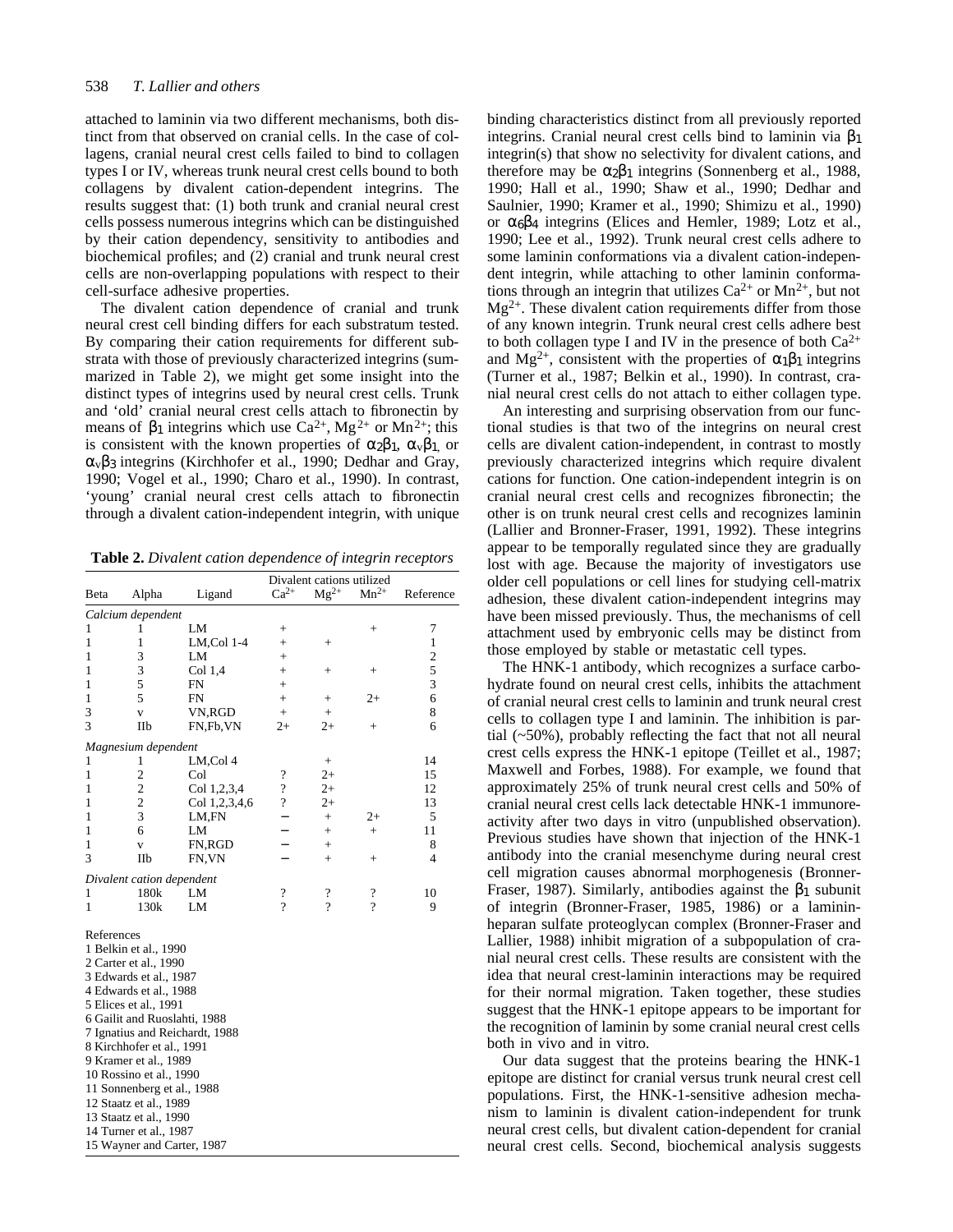that the HNK-1 antibody recognizes a  $180\times10^3$   $M_r$  glycoprotein, corresponding to an unidentified integrin subunit, on cranial neural crest cells. In contrast, the epitope appears to be associated with a  $165 \times 10^3$  *M*<sub>r</sub> 1 integrin subunit on trunk neural crest cells (Lallier and Bronner-Fraser, 1991, 1992). Furthermore, immunoprecipitates of cranial neural crest cells using the chick  $\rightarrow$  1 integrin antibody recognize a  $165\times10^3$   $M_r$  that is not recognized by the HNK-1 antibody in immunoblots, and vice versa. Thus, both biochemical and functional studies indicate that the HNK-1-bearing glycoprotein is different on cranial and trunk neural crest cells.

Although both trunk and cranial neural crest cells possess a biochemically detectable  $\rightarrow$  integrin subunit, the data demonstrate that the anti- $\frac{1}{1}$  integrin antiserum effects trunk but not cranial neural crest cell attachment. Thus, cranial and trunk neural crest cells may express some identical integrins that differ in functional properties. Previous work suggests that the functional characteristics of a particular integrin heterodimer may differ depending upon the cell type in which it is expressed. For example, the  $\geq 1$  integrin on human endothelial cells recognizes laminin and collagens, while the same receptor heterodimer on platelets only recognizes collagens (Kirchhofer et al., 1990).

This study demonstrates that cranial and trunk neural crest cells differ in (1) the range of ECM molecules to which they can adhere; (2) the divalent-cation requirements and antibody sensitivities of the integrins that mediate these interactions; and (3) the biochemical profile of their integrins. These results suggest that cranial and trunk neural crest cells are non-overlapping populations with respect to their cell surface adhesive properties. In situ, cranial and trunk neural crest cells give rise to different, but overlapping, sets of derivatives. Both cranial and trunk neural crest cells produce peripheral neurons and glia, but only cranial neural crest cells produce cartilage and bone. The commonalities in the developmental potentials of cranial and trunk neural crest cells are not reflected in their cell-surface adhesive properties. We observed no similarities between cranial and trunk neural crest cells in terms of their mechanisms of adhesion to specific ECM molecules. This result suggests that differences in cell-surface properties are not necessarily associated with differences in differentiative potential. Furthermore, in vivo transplantation experiments suggest that cranial and trunk neural crest cells share the capacity to translocate along heterologous neural crest migratory pathways (LeDouarin and Teillet, 1974; LeLievre et al., 1980) despite the fact that their surface properties differ. However, there are numerous differences between the migratory behavior of cranial and trunk neural crest cells. After transplantation to the trunk region, some of the cranial crest cells invade the gut and populate enteric ganglia and Remak's ganglion, sites that would *not* normally be populated by trunk neural crest cells. In addition, antibody perturbation experiments indicate that cell-matrix interactions are required for the proper migration of cranial neural crest cells, whereas they may have a lesser role in the trunk (Bronner-Fraser, 1985, 1986, 1987; Bronner-Fraser and Lallier, 1988). It is possible that the differences that we have observed in the cell-surface properties of cranial and trunk neural crest cells contribute to these differences in their migratory behavior.

In conclusion, our results, based on antibody sensitivity, divalent cation dependence and substratum specificity, indicate that cranial and trunk neural crest cells use different integrins to adhere to the extracellular matrix. The migratory pathways followed by these two cell populations during normal development in vivo are distinct, as are their sets of derivatives. The present results, together with these previous findings, sum to indicate that neural crest cells arising from different axial levels are distinct populations with respect to their cell-surface properties as well as their developmental potentials.

This work was supported by USPHS grant HD-15527 to M. B. F. and BNS-8702512 to G. G. L.

### **References**

- **Belkin, V. M., Belkin, A. M. and Koteliansky, V. E**. (1990). Human smooth muscle VLA-1 integrin: Purification, substrate specificity, localization in aorta, and expression during development. *J. Cell Biol.* **111**, 2159-2170.
- Bronner-Fraser, M. (1985). Alterations in neural crest migration by a monoclonal antibody that affects cell adhesion. *J. Cell Biol.* **101**, 610-617.
- **Bronner-Fraser, M.** (1986). An antibody to a receptor for fibronectin and laminin perturbs cranial neural crest development *in vivo*. *Dev. Biol.* **117**, 528-536.
- **Bronner-Fraser, M.** (1987). Perturbation of cranial neural crest migration by the HNK-1 antibody. *Dev. Biol.* **123**, 321-331.
- **Bronner-Fraser, M**. (1988). Distribution and function of tenascin during cranial neural crest development in the chick. *J. Neurosci. Res*. **21**, 135- 147.
- **Bronner-Fraser, M. and Lallier, T.** (1988). A monoclonal antibody against a laminin-heparin sulfate proteoglycan complex perturbs cranial neural crest migration *in vivo*. *J. Cell Biol*. **106**, 1321-1329.
- Buck, C. A., Shea, E., Duggan, K. and Horwitz, A. F. (1986). Integrin (the JG22 antigen): Functionality requires oligomeric integrity. *J. Cell Biol.* **103**, 2421-2428.
- **Burnette, W. M.** (1981). Western Blotting: Electrophoretic transfer of protein from sodium dodecyl sulfate polyacrylamide gels to unmodified nitrocellulose and radiographic detection with antibody and radioiodinated protein A. *Anal. Biochem.* **112**, 195-302.
- **Carter, W. G., Wayner, E. A., Bouchard, T. S. and Kaur, P.** (1990). The role of 2 1and 3 1in cell-cell and cell-substratum adhesion of human epidermal cells. *J. Cell Biol.* **110**, 1387-1404.
- **Charo, I. F., Nannizzi, L., Smith, J. W. and Cheresh, D. A.** (1990). The vitronectin receptor  $\sqrt{v}$  3binds fibronectin and acts in concert with  $51$ in promoting cellular attachment and spreading on fibronectin. *J. Cell Biol.* **111**, 2795-2800.
- **Cheresh, D. A., Pytela, R., Pierschbacher, M. D., Klier, F. G., Ruoslahti, E. and Reisfeld, R. A.** (1987). An arg-gly-asp-directed receptor on the surface of human melanoma cells exists in a divalent cation-dependent functional complex with the disialoganglioside GD2. *J. Cell Biol.* **105**, 1163-1173.
- **Dedhar, S. and Saulnier, R.** (1990). Alterations in integrin receptor expression on chemically transformed human cells: Specific enhancement of laminin and collagen receptor complexes. *J. Cell Biol.* **110**, 481-491.
- **Dedhar, S. and Gray, V.** (1990). Isolation of a novel integrin receptor mediating arg-gly-asp-directed cell adhesion to fibronectin and type I collagen from human neuroblastoma cells. Association of a novel 1 related subunit with v. *J. Cell Biol.* **110**, 2185-2193.
- **Duband, J. L. and Thiery, J. P.** (1987). Distribution of laminin and collagens during avian neural crest development. *Development* **101**, 461- 478.
- **Edwards, J. G., Robson, R. T. and Campbell, G.** (1987). A major difference between serum and fibronectin in the divalent cation requirement for adhesion and spreading of BHK21 cells. *J. Cell Sci.* **87**, 657-665.
- **Edwards, J. G., Hameed, H. and Campbell, G.** (1988). Induction of fibroblast spreading by  $Mn^{2+}$ : a possible role for unusual binding sites for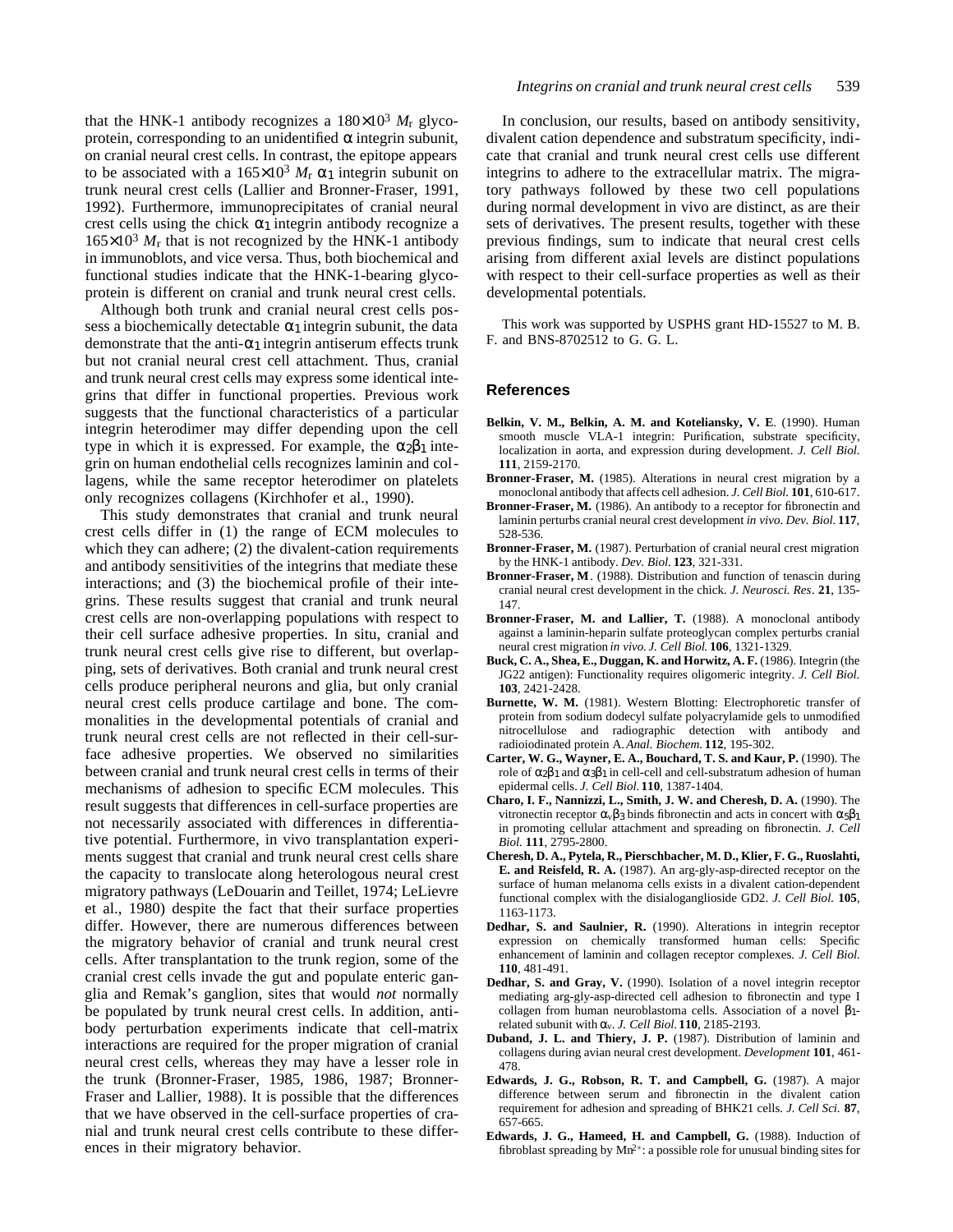divalent cations in receptors for proteins containing Arg-Gly-Asp. *J. Cell Sci.* **89**, 507-513.

- **Elices, M. J. and Hemler, M. E.** (1989). The human integrin VLA-2 is a collagen receptor on some cells and a collagen/laminin receptor on others. *Proc. Natl. Acad. Sci. USA* **86**, 9906-9910.
- **Elices, M. J., Urry, L. A. and Hemler, M. E.** (1991). Receptor functions for the integrin VLA-3: fibronectin, collagen, and laminin binding are differentially influenced by ARG-LY-ASP peptide and by divalent cations. *J. Cell Biol.* **112**, 169-181.
- **Erickson, C. A.** (1988). Control of pathfinding by the avian trunk neural crest. *Development* **103**, 63-80.
- **Fauquet, M., Smith, J., Ziller, C. and LeDouarin, N. M.** (1981). Acetylcholine and catecholamine synthesis in neural crest cells cultured *in vitro*. *J. Neurosci*. **1**, 478-492.
- **Gailit, J. and Ruoslahti, E.** (1988). Regulation of the fibronectin receptor affinity by divalent cations. *J. Biol. Chem.* **263**, 12927-12932.
- **Hall, D. E., Reichardt, L. F., Crowley, E., Holley, B., Moezzi, H., Sonnenberg, A. and Damsky, C. H.** (1990). The  $\frac{1}{1}$  and  $\frac{1}{6}$  1 integrin heterodimers mediate cell attachment to distinct sites on laminin. *J. Cell Biol.* **110**, 2175-2184.
- Hamburger, V. and Hamilton, H. L. (1951). A series of normal stages in the development of the chick embryo. *J. Morph*. **88**, 49-92.
- **Horwitz, A. F., Duggan, K., Greggs, R., Decker, C. and Buck, C.** (1985). The cell substratum attachment (JG22) antigen has properties of a receptor for laminin and fibronectin. *J. Cell Biol.* **101**, 2134-2144.
- Howard, M. and Bronner-Fraser, M. (1985). The influence of neural tube derived factors on differentiation of neural crest cells *in vitro*. Histochemical study on the appearance of adrenergic cells. *J. Neurosci.* **5**, 3302-3309.
- **Hynes, R. O.** (1987). Integrins: a family of cell surface receptors. *Cell* **48**, 549-554.
- **Ignatius, M. J. and Reichardt, L. F.** (1988). Identification of a neuronal laminin receptor: An Mr 200K/120K integrin heterodimer that binds laminin in a divalent cation-dependent manner. *Neuron* **1**, 713-725.
- **Kahn, C. R., Coyle, J. T. and Cohen, A. M.** (1980). Head and trunk neural crest *in vitro*: Autonomic neuron differentiation. *Dev. Biol*. **77**, 340-348.
- **Kirchhofer, D., Languino, L. R., Ruoslahti, E. and Pierschbacher, M.** (1990). 2 1 integrins from different cell types show different binding specificities. *J. Biol. Chem.* **265**, 615-618.
- Kirchhofer, D., Grzesiak, J. and Pierschbacher, M. (1991). Calcium as a potential physiological regulator of integrin-mediated cell adhesion. *J. Biol. Chem.* **266**, 4471-4477.
- **Kramer, R. H., Cheng, Y.-F. and Clyman, R.** (1990). Human microvascular endothelial cells use 1and 3integrin receptor complexes to attach to laminin. *J. Cell Biol.* **111**, 1233-1243.
- **Krotoski, D., Domingo, C. and Bronner-Fraser, M.** (1986). Distribution of a putative cell surface receptor for fibronectin and laminin in avian embryo. *J. Cell Biol.* **103**, 1061-1071.
- **Laemmli, U. K.** (1970). Cleavage of structural proteins during the assembly of the head of bacteriophage T4. *Nature* **227**, 680-685.
- Lallier, T. E. and Bronner-Fraser, M. (1991). Avian neural crest cell adhesion to laminin: Involvement of divalent cation dependent and independent integrins. *Development* **113**, 1069-1081.
- **Lallier, T. E. and Bronner-Fraser, M.** (1992).  $\tau$   $\tau$  integrin on neural crest cells recognizes some laminin substrates in a  $Ca^{2+}$ -independent manner. *J. Cell Biol.* (*submitted*).
- **Leblanc, G. G., Epstein, M. L. and Bronner-Fraser, M.** (1990). Differential development of cholinergic neurons from cranial and trunk neural crest cells *in vitro*. *Dev. Biol.* **137**, 318-330.
- LeDouarin, N. M. and Teillet, M. A. (1974). Experimental analysis of the migration and differentiation of neuroblasts of the autonomic nervous system and of neuroectodermal mesenchymal derivatives, using a biological cell marking technique. *Dev. Biol*. **41**, 162-184.
- **LeDouarin, N. M.** (1982). *The Neural Crest.* Cambridge: Cambridge University Press.
- **LeDouarin, N. M., Renaud, D., Teillet, M. A. and Le Douarin, G. H.** (1975). Cholinergic differentiation of presumptive adrenergic neuroblasts in interspecific chimeras after heterotopic transplantation. *Proc. Natl. Acad. Sci. USA***72**, 728-732.
- **Lee, E. D., Lotz, M. M., Steele, G. D. and Mercurio, A. M.** (1992). The integrin 6 4is a laminin receptor. *J. Cell Biol.* **117**, 671-678.
- **LeLievre, C. S., Schweizer, G. G., Ziller, C. M. and LeDouarin, N. M.** (1980). Restrictions of developmental capabilities in neural crest cell

derivatives as tested by *in vivo* transplantation experiments. *Dev. Biol*. **77**, 362-378.

- Lotz, M. M., Korzelius, C. A. and Mercurio, A. M. (1990). Human colon carcinoma cells use multiple receptors to adhere to laminin: involvement of 6 4and 2 1integrins. *Cell Regul*. **1**, 249-257.
- **Maxwell, G. D., and Forbes, M. E.** (1988). Adrenergic development of neural crest cells grown in defined medium under a reconstituted basement-membrane-like matrix. *Neurosci. Letts*. **95**, 64-68.
- McClay, D. R., Wessel, G. M. and Marchase, R. B. (1981). Intercellular recognition: Quantitation of initial binding events. *Proc. Natl. Acad. Sci. USA* **78**, 4975-4979.
- **Nakamura, H. and Ayer-LeLievre, C. S.** (1982). Mesoectodermal capabilities of the trunk neural crest of birds. *J. Embryol. Exp. Morph*. **70**, 1-18.
- **Newgreen, D. F. and Thiery, J. P.** (1980). Fibronectin in early avian embryos: Synthesis and distribution along the migration pathways of neural crest cells. *Cell Tissue Res.* **211**, 269-291.
- **Niu, M. C.** (1947). The axial organization of the neural crest, studied with particular reference to its pigmentary component. *J. Exp. Zool.* **105**, 79- 114.
- **Perris, R., Krotoski, D., Lallier, T., Domingo, C., Sorrell, J. M. and Bronner-Fraser, M.** (1991a). Spatial and temporal changes in the distribution of proteoglycans during avian neural crest development. *Development* **111**, 583-599.
- Perris, R., Krotoski, D. and Bronner-Fraser, M. (1991b). Collagens in avian neural crest development: Distribution *in vivo* and migrationpromoting ability *in vitro*. *Development* **113**, 969-984.
- Pomeranz, H. D. and Gershon, M. D. (1990). Colonization of the avian hindgut by cells derived from the sacral neural crest. *Dev. Biol*. **137**, 378- 394.
- Poole, T. J. and Thiery, J. P. (1986). Antibodies and synthetic peptides that block cell-fibronectin adhesion arrest neural crest migration in vivo. In *Progress in Developmental Biology* (ed. H. Slavkin) pp. 235-238. New York: Alan L. Liss, Inc.
- **Raven, C. P.** (1931). Zur entwicklung der ganglienleiste. I. Die kinematik der gangliensten entwicklung bei den urodelen. *Wilhelm Roux' Arch. EntwMech. Org.* **125**, 210-293.
- **Rossino, P., Gavazzi, I., Timpl, R., Aumailley, M., Abbadini, M., Giancotti, F., Silengo, L., Marchisio, P. C. and Tarone, G.** (1990). Nerve growth factor induces ncreased expression of a laminin-binding integrin in rat phenochromocytoma PC12 cells. *Exp. Cell Res.* **189**, 100- 108.
- Serbedzija, G., Fraser, S. E. and Bronner-Fraser, M. (1991). Vital dye labelling demonstrates a sacral neural crest contribution to the enteric nervous system of chick and mouse embryos. *Development* **111**, 859-866.
- Shaw, L. M., Messier, J. M. and Mercurio, A. M. (1990). The activation dependent adhesion of macrophages to laminin involves cytoskeletal anchoring and phosphorylation of the 6 1 integrin. *J. Cell Biol.* **110**, 2167-2174.
- **Shimizu, Y., Van Seventer, G. A., Horgan, K. J. and Shaw, S.** (1990). Costimulation of proliferative responses of resting CD4+ T cells by the interaction of LA-4 and VLA-5 with fibronectin of VLA-6 with laminin. *J. Immunol.* **145**, 59-67.
- **Smith, J. W. and Cheresh, D. A.** (1988). The arg-gly-asp binding domain of the vitronectin receptor. Photoaffinity cross-linking implicates amino acid residues 61-203 of the subunit. *J. Biol. Chem.* **263**, 18726-18731.
- **Sonnenberg, A., Modderman, P. W. and Hogervorst, F. (1988). Laminin** receptor on platelets is the integrin VLA-6. *Nature* **336**, 487-489.
- **Sonnenberg, A., Linders, C. J. T., Modderman, P. W., Damsky, C. H., Aumailley, M. and Timpl, R.** (1990). Integrin recognition of different cell-binding fragments of laminin (P1, E3, E8) and evidence that  $6$  1 but not 6 4functions as a major receptor for fragment E8. *J. Cell Biol.* **110,** 2145-2155.
- **Staatz, W. D., Rajpara, S. M., Wayner, E. A., Carter, W. G. and** Santoro, S. A. (1989). The membrane glycoprotein Ia-IIa (VLA-2) complex mediates the Mg++-dependent adhesion of platelets to collagen. *J. Cell Biol.* **108**, 1917-1924.
- **Staatz, W. D., Walsh, J. J., Pexton, T. and Santoro, S. A.** (1990). The 2 1 integrin cell surface collagen receptor binds to the a1(I)-CB3 peptide of collagen. *J. Biol. Chem.* **265**, 4778-4781.
- **Tan, S. S., Crossin, K. L., Hoffman, S. and Edelman, G. M.** (1987). Asymmetric expression in somites of cytotactin and its proteoglycan ligand is correlated with neural crest cell distribution. *Proc. Natl. Acad. Sci. USA***84**, 7977-7981.